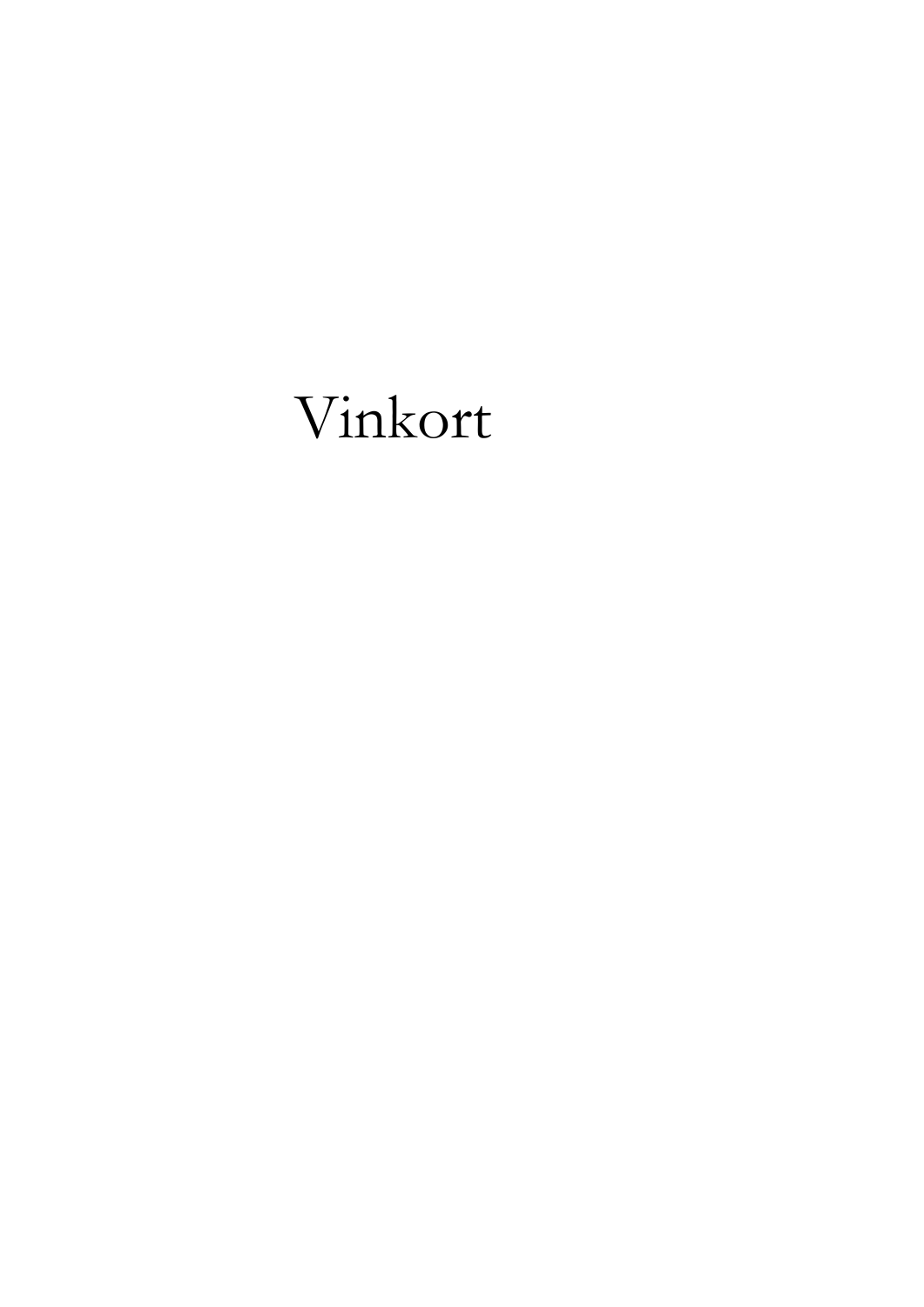# Vin på glas

# Mousserende og champagne

| NV.  | Huré Frères, L'Invitation, brut  | 165 kr. |
|------|----------------------------------|---------|
| 2018 | Brachetto d'acqui, Mario Torelli | 75 kr.  |
| NV   | Sparkling tea blå 0,0 % vol      | 85 kr.  |

# Rosévin

| 2020 | Domaine Figuiere, Magali, Cotes de provence | 90 kr. |
|------|---------------------------------------------|--------|
|      |                                             |        |

# Hvidvin

| 2020 | Macon, la Roche Blanc, chardonnay, Bourgogne | 95 kr.    |
|------|----------------------------------------------|-----------|
| 2020 | Martin Mullen, riesling revival, Mosel       | $105$ kr. |
| 2021 | Mission, sauvignon blanc, Marlborough        | 90 kr.    |

# Rødvin

| 2018 | Sp, spätburgunder, Hensel, Pflaz                         | 95 kr.            |
|------|----------------------------------------------------------|-------------------|
| 2019 | Cloudline, pinot noir, Willamette, Oregon                | $110 \text{ kr.}$ |
| 2016 | Chateau Beauregard Ducasse, Grave                        | 95 kr.            |
| 2015 | Millamore, malbec, cab sau/ franc, Mendoza, Argentina MC | $100 \text{ kr.}$ |

# Portvin og sherry

| 1999 | Porto, Gran Cruz, Vintage                   | 95 kr. |
|------|---------------------------------------------|--------|
| NV   | Barbadillo, Eva Cream, jerez, xeres, sherry | 75 kr. |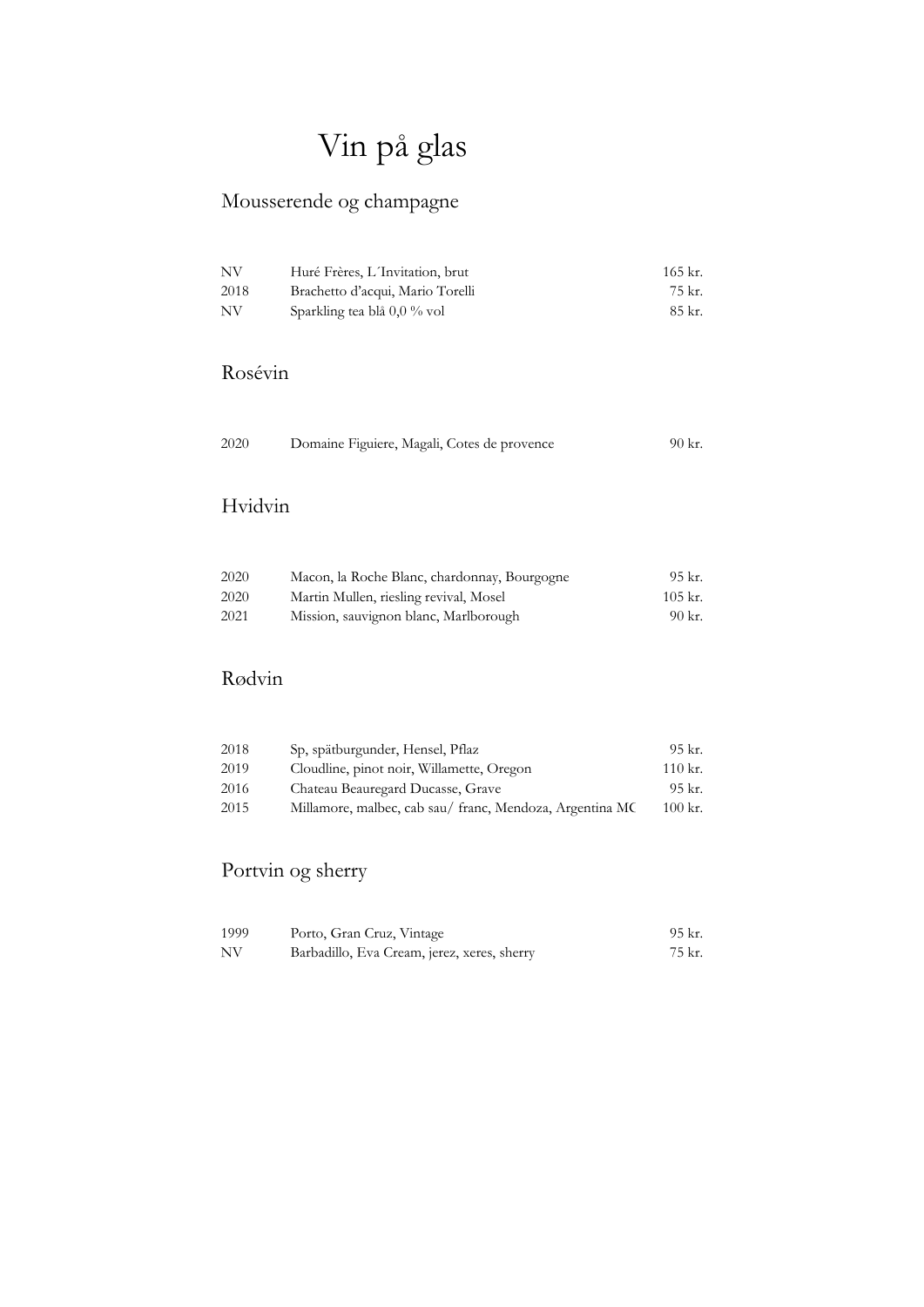# Mousserende

| NV   | Sparkling tea blå 0,0 % vol      | 445 kr. |
|------|----------------------------------|---------|
| NV.  | Sparkling tea vinter $5.0\%$ vol | 495 kr. |
| NV   | Valdobbiadene Prosecco           | 495 kr. |
| 2013 | Classic Cuvee Hattingley Valley  | 845 kr. |

# Champagne

| NV   | Möet rose Imperial                        | 995 kr.     |
|------|-------------------------------------------|-------------|
| 2014 | Deutz rose, Vintage                       | 1.495 kr.   |
| NV   | Bollinger, Special cuvee                  | 995 kr.     |
| NV   | Pol Roger, Reserve Brut                   | 845 kr.     |
| NV   | Huré Frères, L'Invitation, Brut           | 695 kr.     |
| NV   | Pierre Paillard, les Parcelles, Grand cru | $1.045$ kr. |
| NV   | Doré rosé, 1. cru                         | 695 kr.     |
| NV   | Monmarthe Douceur De Bulles, Demi-sec     | 595 kr.     |
| NV   | Monmarthe g. doré nature blanc 1. cru     | 595 kr.     |
| NV   | Monmarthe rosé de ludes                   | 695 kr.     |
| NV   | Monmarthe privilége, MG                   | 1.295 kr.   |
| 2012 | Monmarthe, Millesime, 1. Cru              | 745 kr.     |

# Rosévin

| 2021 | Sancerre, Sauterau, Loire                        | 545 kr. |
|------|--------------------------------------------------|---------|
| 2020 | Markus Molitor, Haus Klosterberg, pinot noir     | 445 kr. |
| 2021 | Le rose, Matthias Gaul, Pfalz, Tyskland          | 395 kr. |
| 2020 | Fritsch, Wagram, Østrig                          | 595 kr. |
| 2015 | Les Jamelles, Badet Clement, Lang. Rousillon, MG | 845 kr. |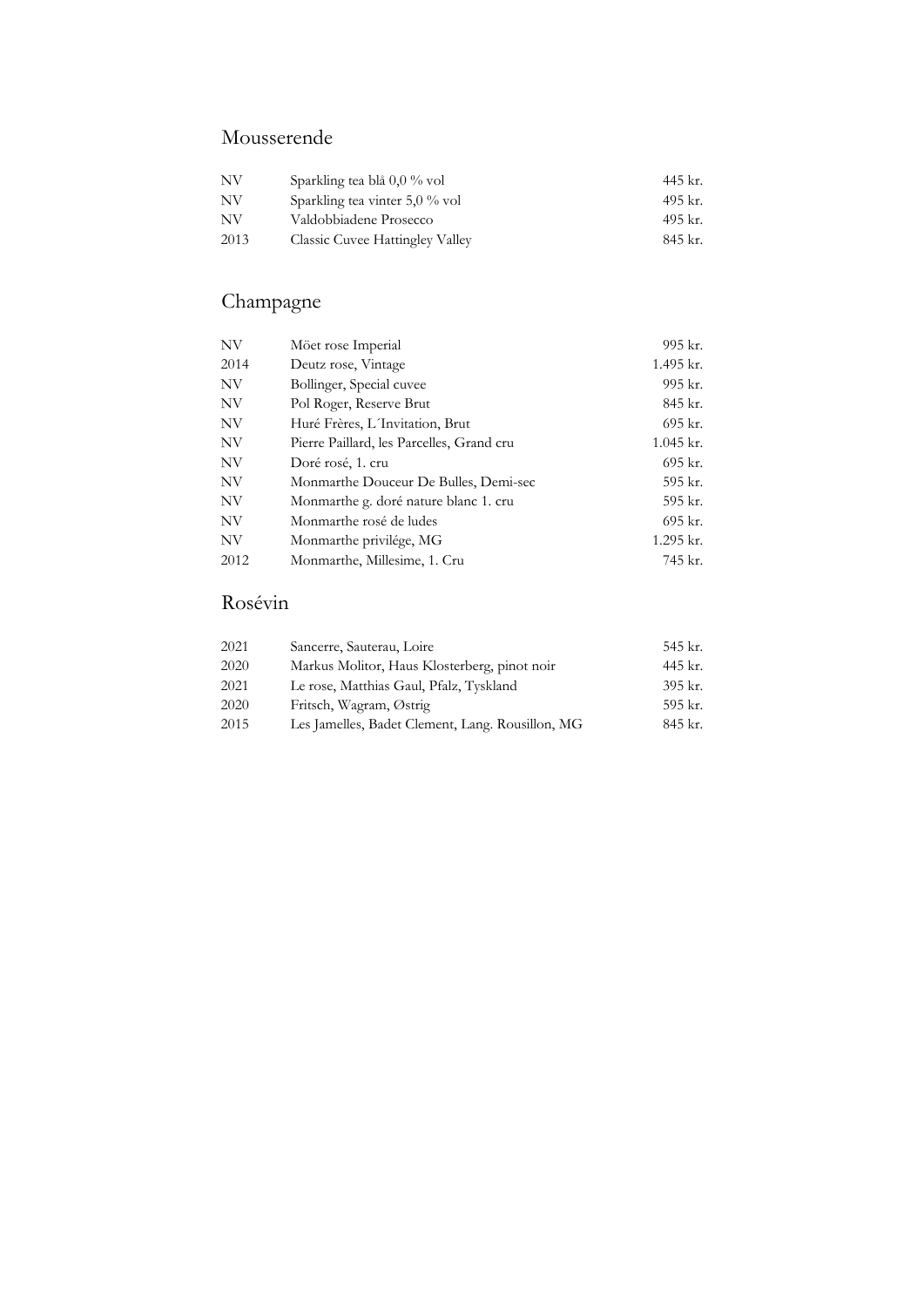# Hvidvin

#### **Frankrig**

#### Alsace

| 2017 | Vignoble Des 2 Lunes, pinot blanc, BIODYNAMIC | 595 kr. |
|------|-----------------------------------------------|---------|
| 2019 | Bestheim, Riesling                            | 445 kr. |
| 2019 | Famille Hugel, Sylvaner                       | 445 kr. |
| 2017 | Gewurztraminer, Hubert Beck                   | 495 kr. |
| 2019 | Meyer Fonne, riesling Reserve                 | 595 kr. |

#### Loire

| 2018 | Sancerre, Jadis, Henri Bourgeois               | 995 kr.                 |
|------|------------------------------------------------|-------------------------|
| 2020 | Sancerre, Domaine de la Garenne, Les Bouffants | 645 kr.                 |
| 2020 | Sancerre, Sautereau                            | 595 kr.                 |
| 2020 | Pouilly-fume, Calcite, Francis Blanche         | 495 kr.                 |
| 2012 | Pouilly-fume, Baron de l, ladoucette           | $1.300 \text{ kr.}$     |
| 2014 | Pouilly-fume, Baron de l, ladoucette, MG       | $3.000 \,\mathrm{kr}$ . |

### Bourgogne

| 2019 | Aligote Millesime, Francois Carillo                     | 545 kr.   |
|------|---------------------------------------------------------|-----------|
| 2020 | Macon-Villages, Joseph Drouhin                          | 545 kr.   |
| 2020 | Saint-Veran, Joseph Drouhin                             | 595 kr.   |
| 2019 | Bourgogne blanc, Mechalots, Marsannay, Sylvain Pataille | 695 kr.   |
| 2014 | Bourgogne blanc, Les Ravry, Pierre Damoy                | 845 kr.   |
| 2020 | Bourgogne blanc, A. Baillot                             | 595 kr.   |
| 2020 | Chablis, Charlene-Laurent, Pinson                       | 645 kr.   |
| 2018 | Chablis, 1.cru Montee Tonnere, Louis Michel             | 995 kr.   |
| 2018 | Chablis, Grand Cru Vaudesir, Louis Michel               | 1.645 kr. |
| 2018 | Meursault, Le Limozin, Pierre Girardin                  | 1.895 kr. |
| 2019 | Meursault, Clos du Cromin, Javillier                    | 1.495 kr. |
| 2018 | Meursault, 1 cru Porizots, La Tour- Giraud              | 1.695 kr. |
| 2018 | Chassagne-Montrachet, Joseph Drouhin                    | 1.795 kr. |
| 2018 | Rully, 1 cru, Joseph Drouhin                            | 945 kr.   |
| 2013 | Puligny-Montrachet, 1.cru La Truffière, Bruno Colin     | 1.895 kr. |
| 2014 | Puligny-Montrachet, 1.cru La Truffiere, Bruno Colin     | 1.895 kr. |

#### Bordeaux

| 2011 | Château Cruzeau, Pessac-Léognan | 595 kr. |
|------|---------------------------------|---------|
| 2013 | Château Rahoul, Graves          | 695 kr. |

#### Rhône

| 2018 | Inopia, Cotes du Rhone-Village | 595 kr. |
|------|--------------------------------|---------|
|------|--------------------------------|---------|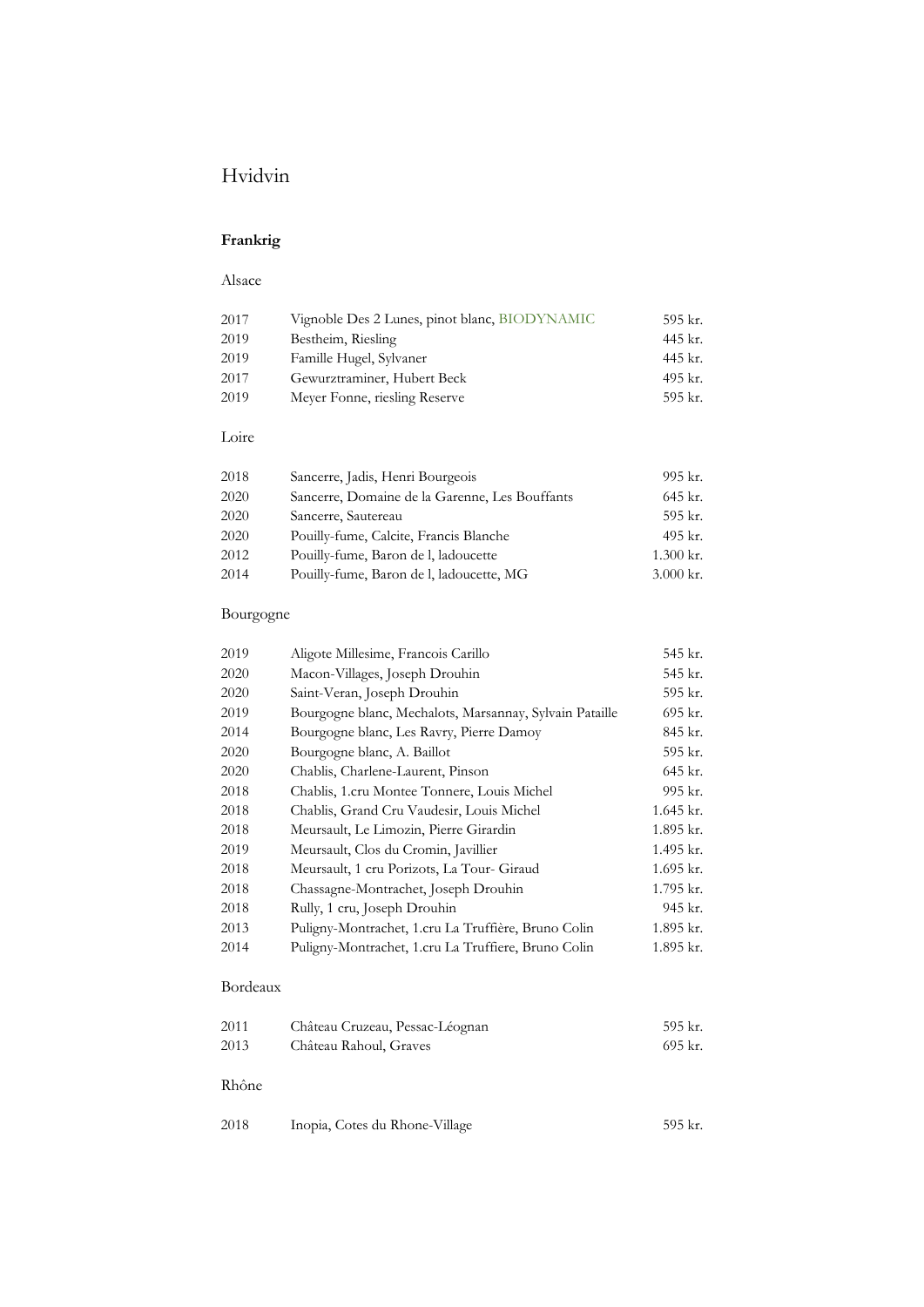# Hvidvin

# **Tyskland**

| 2020 | Rebholz, riesling trocken, Pfalz                       | 545 kr. |
|------|--------------------------------------------------------|---------|
| 2020 | Bassermann Jordan, Paradiesgarten, riesling, Pfalz     | 445 kr. |
| 2020 | Bassermann Jordan, Gutswein, riesling trocken, Pfalz   | 545 kr. |
| 2018 | Vo, Von Othegraven, riesling feinherb, Saar            | 495 kr. |
| 2020 | Schloss Johannisberg, riesling trocken, Rheingau       | 645 kr. |
| 2019 | Haart, Weingut Reinhold Haart, riesling trocken, Mosel | 445 kr. |
| 2007 | Dr. siemens, riesling spåtleses, Mosel                 | 545 kr. |
| 2017 | Pfannebecker, riesling auslese,                        | 445 kr. |
| 2015 | Pfannebecker, Sankt Georgenberg, riesling auslese      | 485 kr. |

# **Østrig**

| 2020 | Herbert Zillinger, grüner veltliner, Neuland  | 495 kr. |
|------|-----------------------------------------------|---------|
| 2020 | Schloss Gobelsburg, grüner veltliner, Kamptal | 595 kr. |
| 2020 | Gobelsburg, riesling, Urgestein               | 495 kr. |

#### **Italien**

| 2014 | Vintage Turina Bianco, Venezia Giulia           | 595 kr.   |
|------|-------------------------------------------------|-----------|
| 2016 | Vette Di San Leonardo, sauvignon blanc, MG      | 845 kr.   |
| 2021 | Tommasi, Vigneto Le Rosse, Pinot grigio, Veneto | 495 kr.   |
| 2019 | Santa Cristina, pinot grigio, Venezia           | 495 kr.   |
| 2020 | Bramito Della Sala, chardonnay, Antinori        | $650$ kr. |

# **Spanien**

| 2016 | Cantayano, verdejo, Castilla Y Leon       | $450 \text{ kr.}$ |
|------|-------------------------------------------|-------------------|
| 2020 | Attis, Lias Finas, Rias Baixas, albarino  | 495 kr.           |
| 2019 | Ekam, Castell d'Encus, albarino, riesling | 695 kr.           |

#### **New Zealand**

| 2020 | Sherwood Stratum, sauvignon blanc, Waipara Valley | 545 kr. |
|------|---------------------------------------------------|---------|
| 2018 | Clos Henri, sauvignon blanc, Marlborough          | 645 kr. |
| 2021 | Cloudy Bay, sauvignon blanc, Marlborough          | 595 kr. |
| 2019 | Cloudy Bay, chardonnay, Marlborough               | 695 kr. |

#### **Danmark**

| 2016 | Brillante solaris, Nyholmgaard Marslev | 495 kr. |
|------|----------------------------------------|---------|
| 2016 | Facile, Nyholmgaard Marsley            | 495 kr. |
| 2016 | Dolcezza, Myholmgaard Marslev          | 495 kr. |
| 2016 | Musca, Nyholmgaard Marslev             | 495 kr. |
| 2020 | Stokkebye Vingård, Frank, solaris      | 550 kr. |
| 2019 | Stokkebye Vingård, Liva, solaris       | 795 kr. |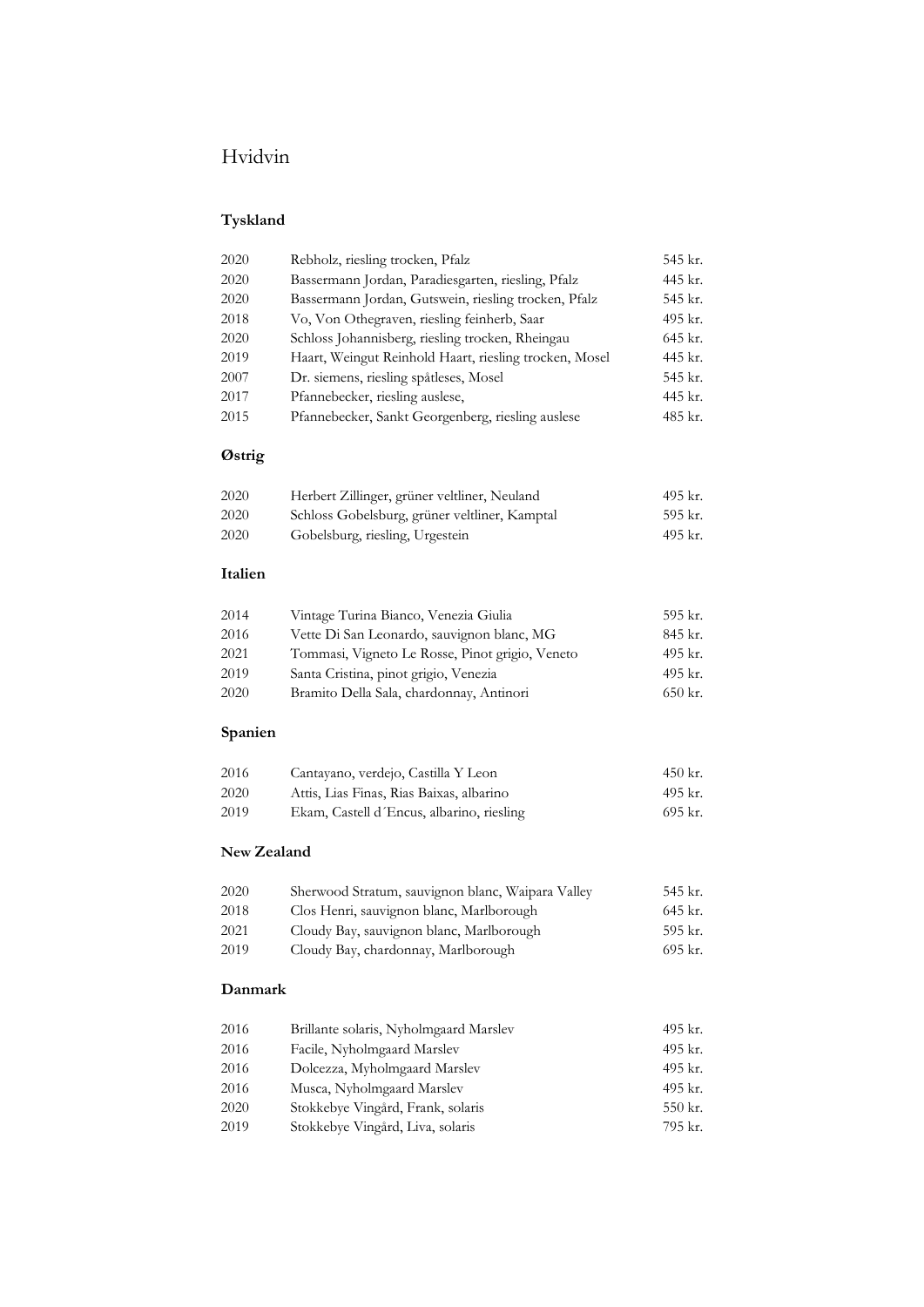# Rødvin

### **Frankrig**

# Bourgogne

| A. Baillot, Bourgogne, La Montagne                   | 595 kr.   |
|------------------------------------------------------|-----------|
| Louis Latour, Santenay rouge                         | 595 kr.   |
| Volnay, les Echards, Mark Haisma                     | 995 kr.   |
| Morey-St Denis, Lou Dumont                           | 895 kr.   |
| Morey-st Denis, Joseph Drouhin                       | 945 kr.   |
| Auxey-Duresses rouge, F.Coche                        | 895 kr.   |
| Chambolle-Musigny, Benjamin Leroux                   | 1.795 kr. |
| Chambolle-Musigny, Digioia-Royer                     | 1.295 kr. |
| Gevrey Chambertin, Mes Cinq Terroirs, Denis Mortet   | 1.695 kr. |
| Gevrey Chambertin, 1.cru Lavaux St Jacques, Denis M. | 3.695 kr. |
| Chassagne-Montrachet, 1.cru La Maltroie, Bruno Colin | 1.195 kr. |
| Savigny-Les-Beaune, 1. cru Joseph Drouhin            | 1.095 kr. |
| Chorey-Les-Beaune, Joseth Drouhin                    | 795 kr.   |
| Beaune, 1. cru Pertuizots, Bouzereau                 | 1.145 kr. |
| Pommard, 1.cru, Clos Des Epeneaux, Comte Armand      | 3.500 kr. |
| Grands Echezeaux, Grand cru, Mongeard Mugneret       | 4.495 kr. |
| Clos de Vougeot, Grand cru, Jean Grivot              | 3.995 kr. |
| Maldante Pauvelot, Grand cru, Corton Renardes        | 1.995 kr. |
|                                                      |           |

### Beaujolais

| 2020 | Julienas, Domain Chapel, Vayolette, Smith Chapel | 645 kr. |
|------|--------------------------------------------------|---------|
| 2020 | Chiroubles, Domaine Chapel, Smith Chapel         | 745 kr. |

#### Bordeaux

| 2007 | Palmer, Alter Ego, Margaux                           | 1.895 kr.           |
|------|------------------------------------------------------|---------------------|
| 2011 | Château Baron de Pichon-Longueville 2. cru, Pauillac | 1.350 kr.           |
| 2005 | Château Latour, 1.cru, Pauillac                      | 13.495 kr.          |
| 2006 | Château Mouton Rothschild, 1.cru, Pauillac           | 9.695 kr.           |
| 2001 | Château Haut Brion, 1. cru, Graves                   | $6.750$ kr.         |
| 2012 | Château Haut-Bailly, Grand cru, Graves               | 1.995 kr.           |
| 2014 | La ReserveDe Leoville Barton, 2 Vin, Saint-Julien    | 995 kr.             |
| 2005 | Château Montrose, 2. cru, St-Estephe                 | 3.300 kr.           |
| 2016 | La Dame, Grand cru, Haut Segottes, Saint-Emilion     | 995 kr.             |
| 2018 | Chateau Morillon, Grand Cru, Saint-Emilion           | 495 kr.             |
| 2016 | Croix Canon, 2. cru, Château Canon, Saint-Emilion    | $1.100 \text{ kr.}$ |

#### Rhône

| 2020 | Domaine Seigneur de Renouard, Cote de Rhone Villages | 445 kr. |
|------|------------------------------------------------------|---------|
| 2017 | Crozes Hermitage, Les Jalets, Paul Jaboulet Ainè     | 745 kr. |
| 2018 | Cornas, Chamte-Perdrix, Delas Freres                 | 995 kr. |
| 2018 | Saint Joseph, Francois de Tournon, Delas Freres      | 895 kr. |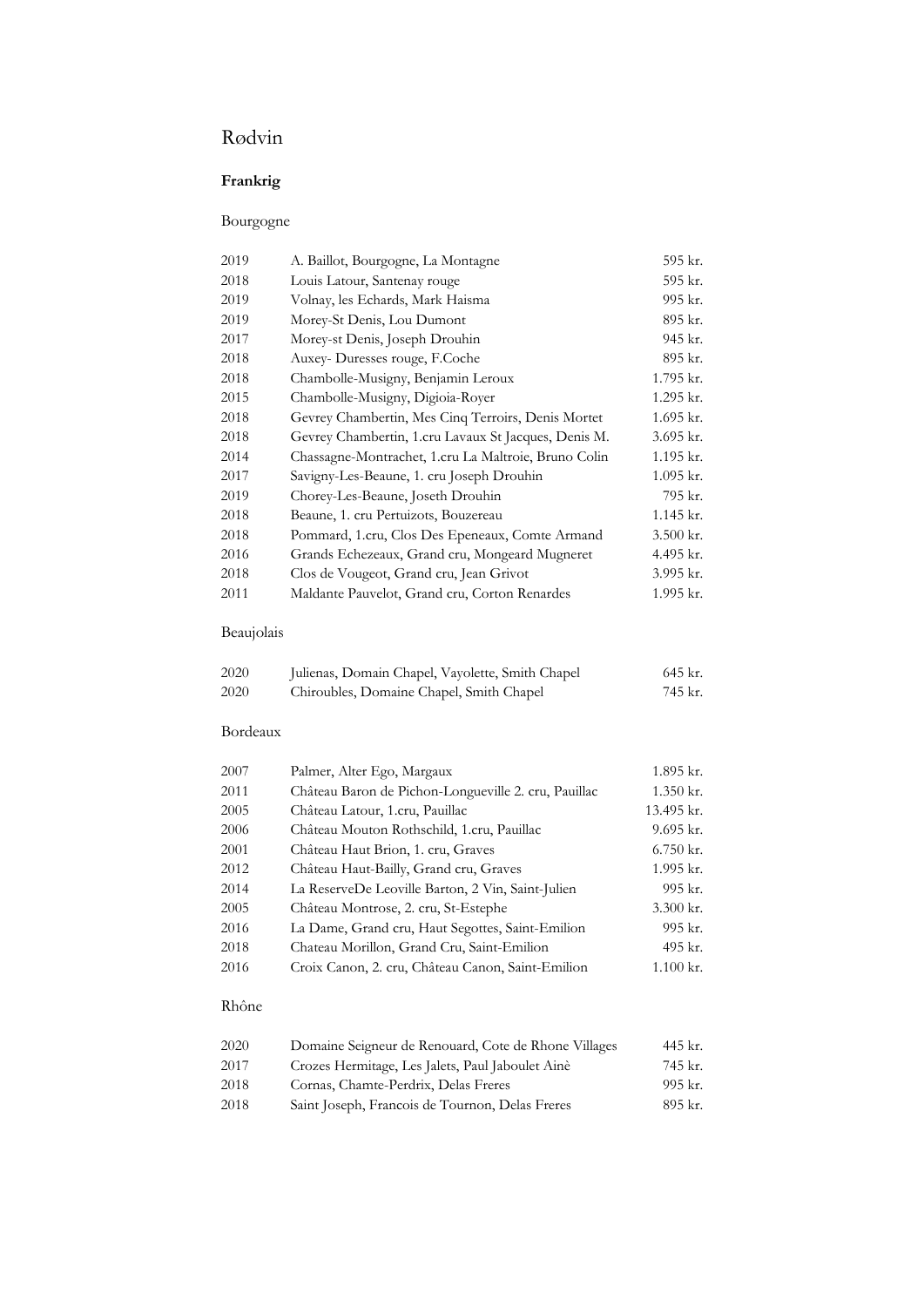# Rødvin

#### **Italien**

| 2020 | Scarzello, Langhe, Nebbiolo                        | 495 kr.   |
|------|----------------------------------------------------|-----------|
| 2017 | Barbaresco, Monte Stefano, Giordano                | 695 kr.   |
| 2018 | Valmorena, Barbera D'Asti                          | 495 kr.   |
| 2009 | Planeta, Burdeses, Sicilia, 3L. MG                 | 2.495 kr. |
| 2013 | Villa Gresti, Tenuta San Leonardo, veneto          | 545 kr.   |
| 2017 | Barolo, Fratelli Antonio & Raimondo                | 895 kr.   |
| 2019 | Chianti Classico, Ama, Castella Di Ama             | 895 kr.   |
| 2018 | Valpolicella Superiore, Musella, ECO               | 795 kr.   |
| 2021 | Elena Walch, pinot nero, blauburgunder, Alto Adige | 645 kr.   |
| 2016 | Amarone Classico, Masua Di Jago                    | 795 kr.   |

### **Spanien**

| 2018 | Mencia, baltos Dominio de Tares, Bierzo | 545 kr. |
|------|-----------------------------------------|---------|
| 2009 | Montecillo, Gran Reserva, Rioja         | 745 kr. |
| 2012 | Miguel Merino, Reserva, Rioja           | 895 kr. |
| 2019 | Luis Canas, Tinto, tempranillo & viura  | 495 kr. |
| 2013 | Ochoa, Reserva, Navarra                 | 545 kr. |

#### **USA**

| 2013 | "En Gedi" grenache, Santa Barbara          | 900 kr.                 |
|------|--------------------------------------------|-------------------------|
| 2014 | Release V, cabernet sauvignon, Napa Valley | 995 kr.                 |
| 2016 | Thomas, pinot noir, Dundee Hills           | $2.000 \,\mathrm{kr}$ . |
| 2016 | Thomas, pinot noir, Dundee Hills, MG       | $3.000 \,\mathrm{kr}$ . |

#### **New Zealand**

| 2018 | Palliser Estate, pinot noir, Marlborough              | 695 kr. |
|------|-------------------------------------------------------|---------|
| 2019 | Clos Henri Petit Clos, pinot noir, Marlborough, ECO   | 595 kr. |
| 2018 | Burn Cottage Moonlightrace, pinot noir, Central Otago | 895 kr. |
| 2019 | Neudorf, Tom's Block, pinot noir, Nelson              | 645 kr. |
| 2020 | Sherwood Stratum, pinot noir, Waipara Valley          | 595 kr. |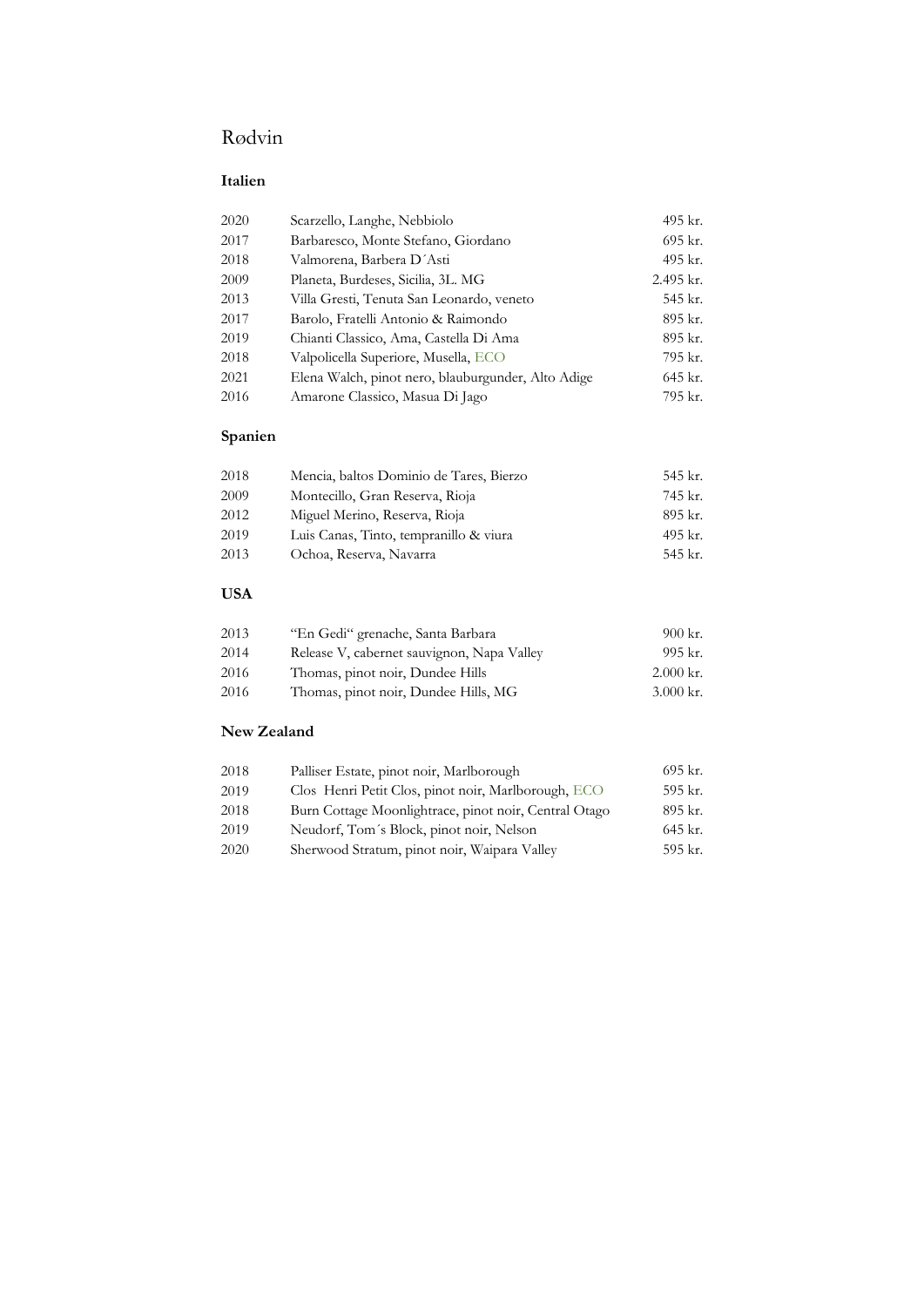# Rødvin

### **Sydafrika**

| -2009 | Rijk's Reserve, shiraz, Tulbagh   | $900 \; \text{kr}$ . |
|-------|-----------------------------------|----------------------|
| 2010  | Rijk's Reserve, pinotage, Tulbagh | 900 kr.              |

#### **Australien**

| 2015 | Bishop, shiraz, Ben Glaetzer, Barossa Valley          | 645 kr.     |
|------|-------------------------------------------------------|-------------|
| 2015 | Amon-ra, syrah, Ben Glaetzer, Barossa Valley          | 1.295 kr.   |
| 2014 | Amon-ra, syrah, Ben Glaetzer, Barossa Valley          | 1.345 kr.   |
| 2012 | Astralis, syrah, Clarendon Hills                      | $2.400$ kr. |
| 2013 | Astralis, syrah, Clarendon Hills                      | $2.400$ kr. |
| 2014 | The Executioner, shiraz, cabernet sauvignon, viognier | 695 kr.     |
|      |                                                       |             |